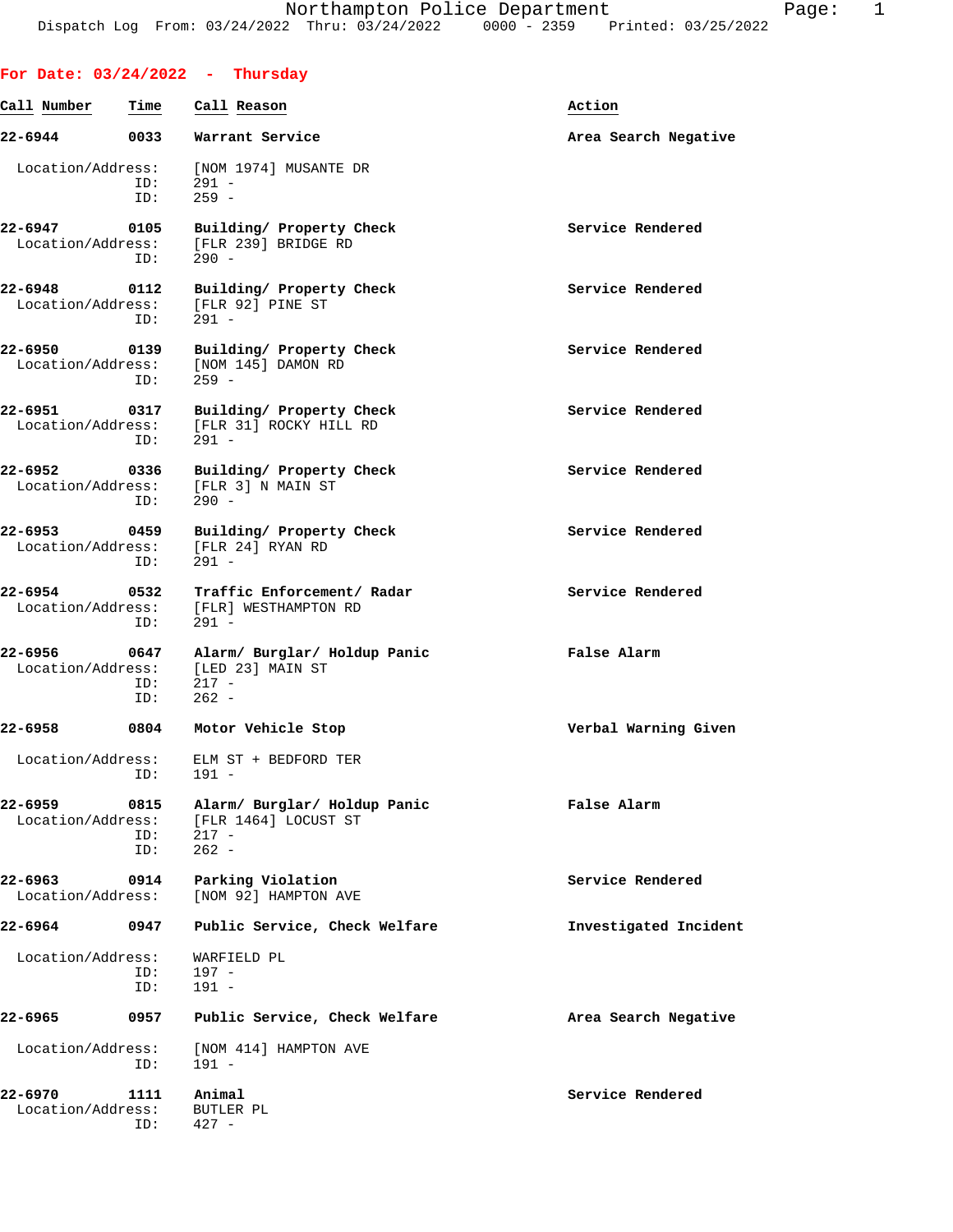| $22 - 6971$                                        | 1122               | Suspicious/Wanted                                                                                                                                                  | Area Search Negative          |
|----------------------------------------------------|--------------------|--------------------------------------------------------------------------------------------------------------------------------------------------------------------|-------------------------------|
| Location/Address:                                  | ID:                | VENTURES FIELD RD<br>191 -                                                                                                                                         |                               |
| 22-6977<br>Location/Address:                       | 1314<br>ID:        | Animal<br>[LED] SPRING ST<br>$427 -$                                                                                                                               | Service Rendered              |
| 22-6979<br>Location/Address:                       | 1351<br>ID:<br>ID: | Animal<br>HEBERT AVE<br>$197 -$<br>$427 -$                                                                                                                         | Service Rendered              |
| 22-6980                                            | 1421<br>ID:        | <b>ASSIST OTHER AGENCY</b><br>Location/Address: [NOM 188] CENTER ST<br>189 -                                                                                       | Service Rendered              |
| 22-6981                                            | 1430               | Public Service                                                                                                                                                     | Investigated Incident         |
| Location/Address:                                  | ID:                | [NOM 7] CONZ ST<br>$242 -$                                                                                                                                         |                               |
| 22-6982                                            | 1434<br>ID:        | <b>HAZMAT</b><br>Location/Address: [NOM 188] CENTER ST<br>$191 -$<br>Refer To Incident: $\frac{22-540-OF}{03/24/2022}$ 1437 Kohl - 3147, Andrew Other 0 Hrs 17 Min | Report Done                   |
|                                                    |                    | Additional Activity: 03/24/2022 1454 Kohl - 3147, Andrew 0ther 4 Hrs 20 Min                                                                                        |                               |
| 22-6987                                            |                    | 1545 Traffic Accident                                                                                                                                              | Investigated Incident         |
| Location/Address:                                  | ID:<br>ID:         | DAMON RD + BRIDGE ST<br>$248 -$<br>$242 -$                                                                                                                         |                               |
| 22-6988                                            | 1607               | Parking Violation                                                                                                                                                  | Investigated Incident         |
| Location/Address:                                  | ID:<br>ID:         | [NOM 1212] BRIDGE ST<br>$242 -$<br>$248 -$                                                                                                                         |                               |
| 22-6990                                            | 1631               | Motor Vehicle Stop                                                                                                                                                 | Cite/ Warning Issued/ Traffic |
| Location/Address:                                  | ID:                | [FLR] N MAPLE ST<br>277 -                                                                                                                                          |                               |
| 22-6991<br>Vicinity of:                            | 1644<br>ID:<br>ID: | Public Service, Check Welfare<br>[NOM 1945] KING ST<br>$248 -$<br>$242 -$                                                                                          | Report Done                   |
| Refer To Incident:                                 |                    | $22 - 541 - OF$                                                                                                                                                    |                               |
| 22-6994                                            | 1659               | Motor Vehicle Stop                                                                                                                                                 | Cite/ Warning Issued/ Traffic |
| Vicinity of:                                       | ID:                | [FLR] NONOTUCK ST<br>$277 -$                                                                                                                                       |                               |
| 22-6996<br>Location/Address:<br>Refer To Incident: | 1744<br>ID:        | Disturbance<br>[FLR] AUSTIN CIR<br>$277 -$<br>$22 - 542 - OF$                                                                                                      | Report Done                   |
| 22-7000<br>Location/Address:                       | 1824<br>ID:        | Alarm/ Burglar/ Holdup Panic<br>[LED 34] RIVER RD<br>$210 -$                                                                                                       | False Alarm                   |
| 22-7001                                            | ID:<br>1827        | $248 -$<br>Motor Vehicle Stop                                                                                                                                      | Cite/ Warning Issued/ Traffic |